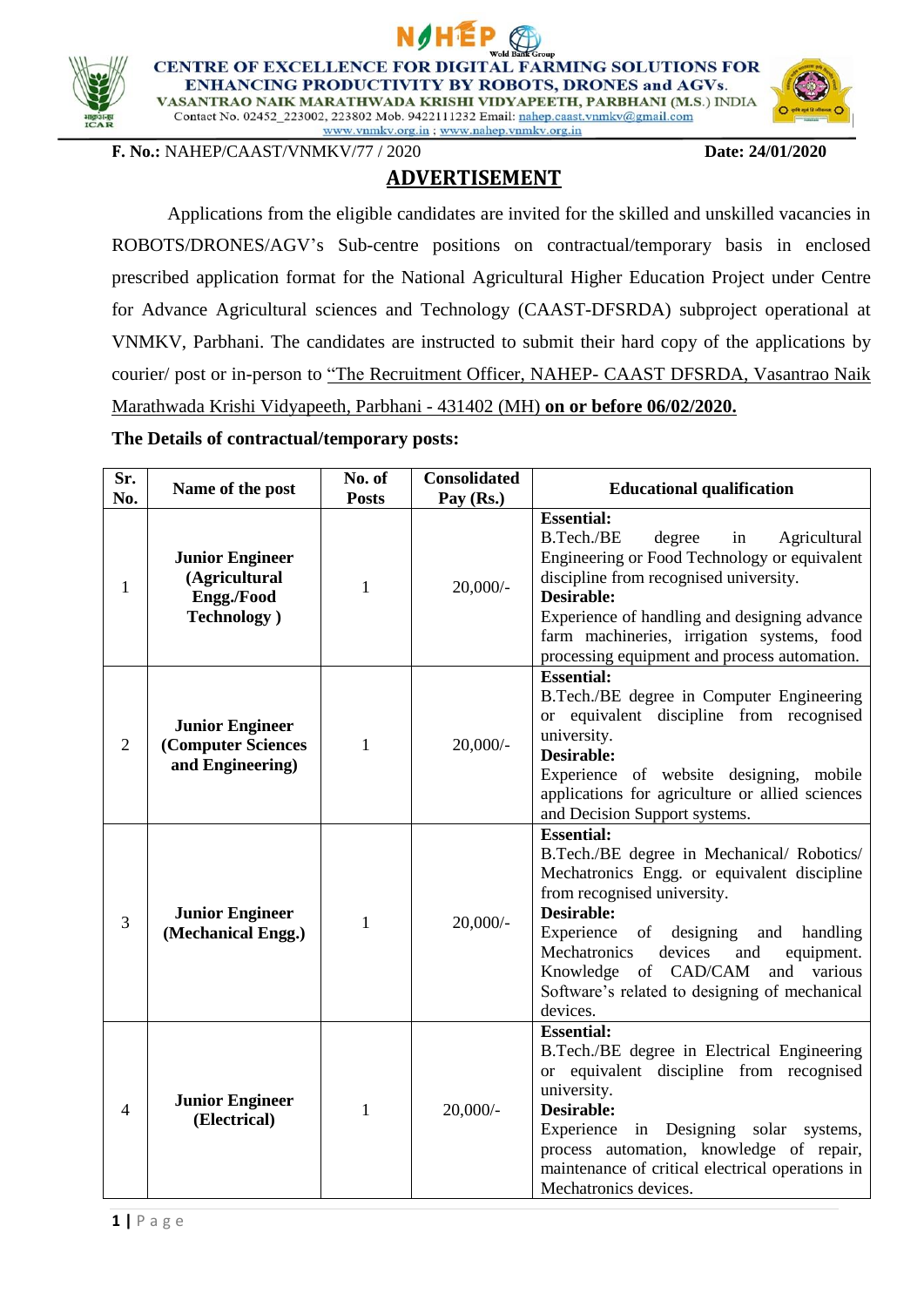| 5 | <b>Junior Engineer</b><br>(Electronics)              | 1 | $20,000/$ - | <b>Essential:</b><br>B.Tech./BE degree in Electronics Engineering<br>or equivalent discipline from recognised<br>university.<br><b>Desirable:</b><br>Experienced candidates having knowledge of<br><b>PLC</b><br>programming/<br>circuit<br>designing.<br>Experience in designing<br>handling<br>and<br>electronic gadgets and devices.                                                                                                                                                                                                                                                                                                                                                                                                            |
|---|------------------------------------------------------|---|-------------|----------------------------------------------------------------------------------------------------------------------------------------------------------------------------------------------------------------------------------------------------------------------------------------------------------------------------------------------------------------------------------------------------------------------------------------------------------------------------------------------------------------------------------------------------------------------------------------------------------------------------------------------------------------------------------------------------------------------------------------------------|
| 6 | <b>Account Assistant</b>                             | 1 | $20,000/$ - | <b>Essential:</b><br>i) Master degree in Commerce or equivalent.<br>Desirable:<br>Expertise in operating Govt. E Market<br>account/ PFMS account / TALLEY and<br>familiar with all financial procedures.                                                                                                                                                                                                                                                                                                                                                                                                                                                                                                                                           |
| 7 | <b>Office Assistant/</b><br><b>Computer Operator</b> | 3 | $15,000/-$  | <b>Essential:</b><br>HSC /ITI/ Diploma or Degree in<br>Agriculture/Computer Engg. and Sciences/<br>Commerce.<br>Desirable:<br>i) Expertise in PPT, Photoshop and Coral draw<br>programmes.<br>ii) Typing Skills:<br>30 wpm Marathi and 40 wpm English as<br>well<br>MS-CIT/<br><b>DOEACC</b><br><b>as</b><br>course<br>completed<br>iii) Language proficiency: Marathi, Hindi,<br>English                                                                                                                                                                                                                                                                                                                                                          |
| 8 | <b>Field Assistant</b>                               | 3 | $15,000/-$  | <b>Essential:</b><br>HSC /ITI / Diploma / Degree in Agriculture<br>and Allied Sciences /Mechanical/Production/<br>Electronics<br>Engineering<br>equivalent<br><b>or</b><br>discipline.<br><b>Desirable:</b><br>i) Knowledge of repair and maintenance of<br>advanced digital equipments in agriculture<br>ii) Experience of driving different class of<br>vehicles, self-propelled machineries such<br>as power tillers, combine harvesters, drones<br>and AGV's.<br>iii) Practical knowledge on hitching of various<br>farm implements and knowledge of agri-<br>horti. Nursery works.<br>iv) Driving Licence of Tractor Driver, Four<br>wheeler or other class of transport vehicles.<br>Language proficiency: Marathi, Hindi,<br>V)<br>English. |

**Personal Interviews will be held within a week after the last date of application in the project office "NAHEP-CAAST-VNMKV", Parbhani. Terms and Conditions:** 

- 1) Age Limit: Candidates should not be more than 38 years age on 06/02/2020. However, age relaxation as per rules and regulations will be given to SC/ST and other suitable categories.
- 2) The envelope should be super scribed as "Application for the post of " $\cdots$ under the project entitled "Centre of Excellence for Digital Farming Solutions for Enhancing Productivity by Robots, Drones and AGVs (DFSRDA)" for the NAHEP-CAAST-VNMKV, Parbhani.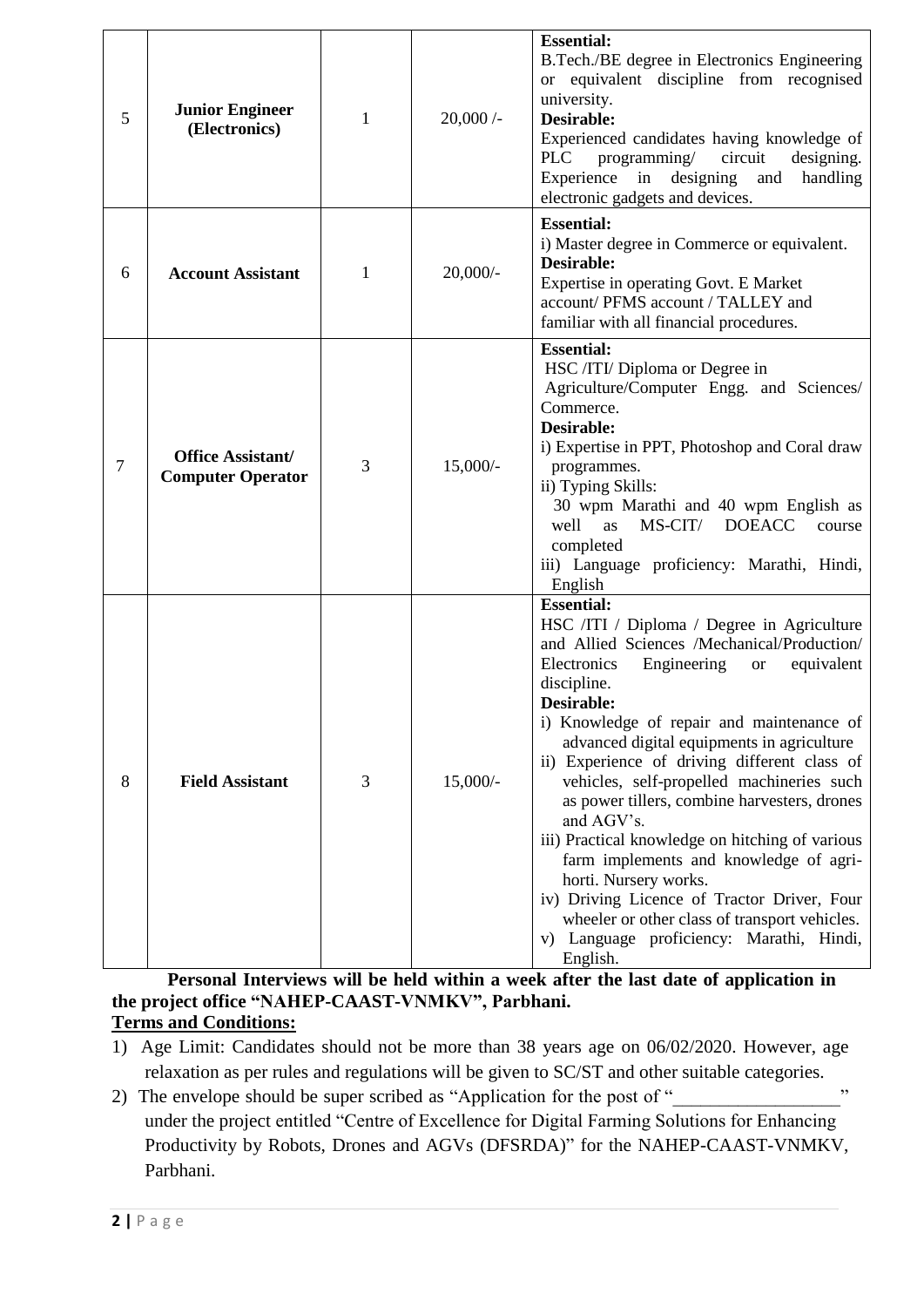- 3) Candidates must submit relevant proofs of their qualifications experience etc. with their application and must produce original documents at the time of interview.
- 4) No TA/DA will be paid to the candidates appearing for interview.
- 5) Only eligible candidate will be interviewed by the selection committee.
- 6) The candidates will be appointed purely on temporary and contractual basis for 11 months period or till the completion of the project whichever is earlier. The renewal of appointment working under this project will subject with the satisfaction of performance of the candidate.
- 7) The selected candidate will be required to give an undertaking on stamp paper of Rs.100/- that he/she will not leave the job during the appointment period and shall complete the assignment.
- 8) The candidates will have no claim for his/her continuation of service as well as claim for appointment on regular establishment in the service/s of Vasantrao Naik Marathwada Krishi Vidyapeeth, Parbhani.
- 9) Selected Candidates can discontinue/ leave the job any time by issuing of at least one month prior notice to this office or he/she has to deposit one month's salary in the office.
- 10) The selection committee reserves the rights to reject one or more applications at their discretion without any reason thereof.
- 11) The selected candidates should work with due responsibility in university jurisdiction or other places to achieve objectives of the scheme.
- 12) The appointment as well as any claims for payment will be terminated with completion /termination of scheme.
- 13) The consolidated pay given in this advertisement may be changed in future as per decision of university.
- 14) The candidate has to submit no objection certificate with the application form from present employer in case he/she is already in service.
- 15) Canvassing/Misconduct or misbehaviour in any manner may result into cancellation of candidature.
- 16) The university will not be responsible for any postal delay in application submission process with regards to this advertisement.
- 17) The selection committee reserves rights to increase or decrease number of posts in advertisement.
- 18) It is not be compulsory for selection committee to select candidate though he/she possesses minimum required qualification for the post applied.
- 19) The applications will be shortlisted on merit basis viz. academic performance/ publications/ experience etc. if numbers of candidates aremore in number.
- **20. For any questions/queries on application procedure and advertisement, candidates can contact to** Prof. D.V.Patil, Recruitment Officer, NAHEP- CAAST, VNMKV, Parbhani (Mob. No.: 09422583802).
- **Note: All the information and updates regarding this advertisement will be displayed on University website.**

 **Principal Investigator, NAHEP-DFSRDA-VNMKV**